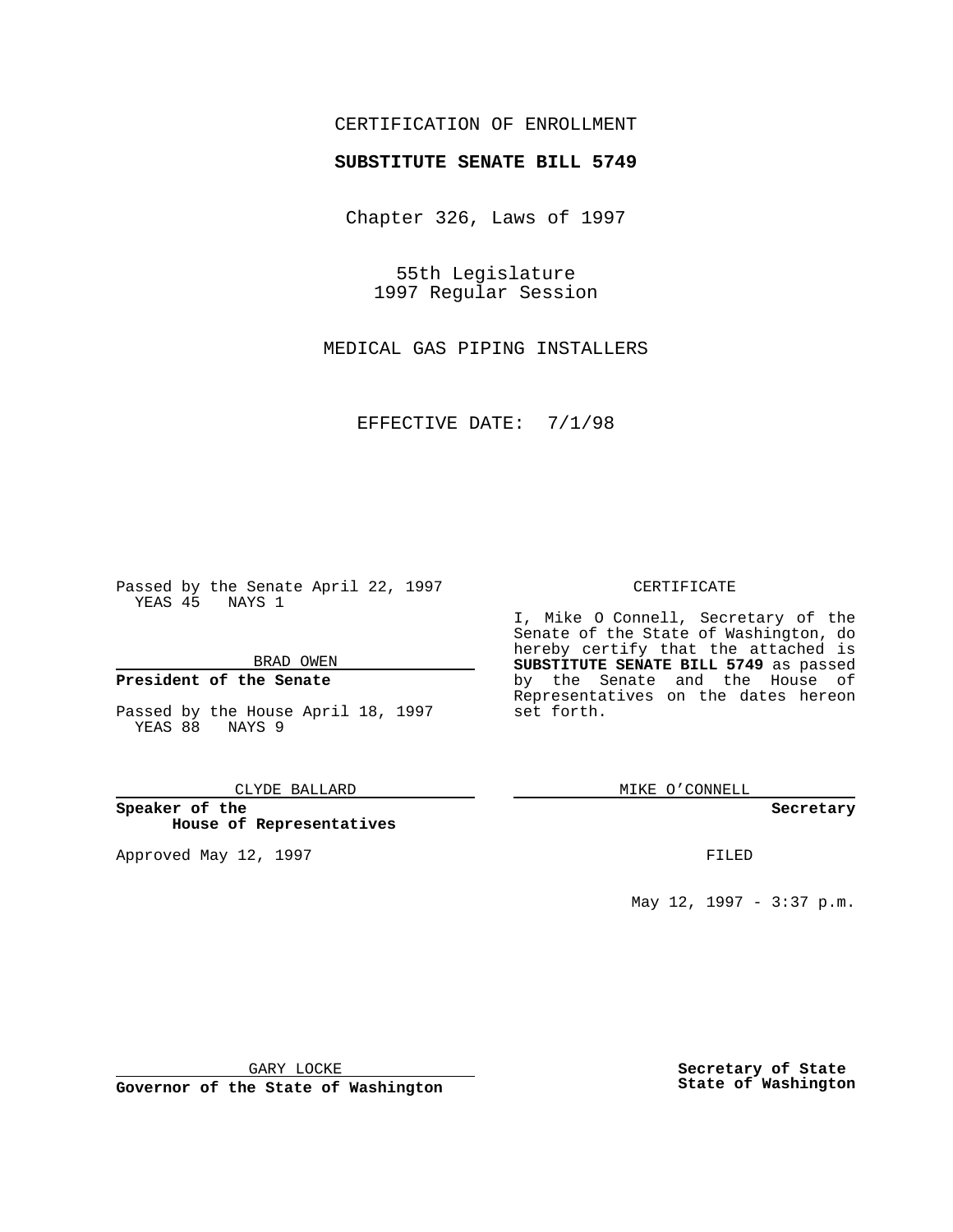## **SUBSTITUTE SENATE BILL 5749** \_\_\_\_\_\_\_\_\_\_\_\_\_\_\_\_\_\_\_\_\_\_\_\_\_\_\_\_\_\_\_\_\_\_\_\_\_\_\_\_\_\_\_\_\_\_\_

\_\_\_\_\_\_\_\_\_\_\_\_\_\_\_\_\_\_\_\_\_\_\_\_\_\_\_\_\_\_\_\_\_\_\_\_\_\_\_\_\_\_\_\_\_\_\_

## AS AMENDED BY THE HOUSE

Passed Legislature - 1997 Regular Session

## **State of Washington 55th Legislature 1997 Regular Session**

**By** Senate Committee on Commerce & Labor (originally sponsored by Senators Heavey, McCaslin, Winsley, Haugen and Deccio)

Read first time 03/04/97.

 AN ACT Relating to regulation of plumbers; amending RCW 18.106.010, 18.106.020, 18.106.030, 18.106.050, and 18.106.070; adding a new section to chapter 18.106 RCW; and providing an effective date.

BE IT ENACTED BY THE LEGISLATURE OF THE STATE OF WASHINGTON:

 NEW SECTION. **Sec. 1.** A new section is added to chapter 18.106 RCW to read as follows:

 The department shall adopt requirements that qualify a journeyman plumber to be issued a medical gas piping installer endorsement.

 **Sec. 2.** RCW 18.106.010 and 1995 c 282 s 2 are each amended to read as follows:

 Unless a different meaning is plainly required by the context, the following words and phrases as hereinafter used in this chapter shall have the following meaning:

 (1) "Advisory board" means the state advisory board of plumbers; (2) "Department" means the department of labor and industries; (3) "Director" means the director of department of labor and industries;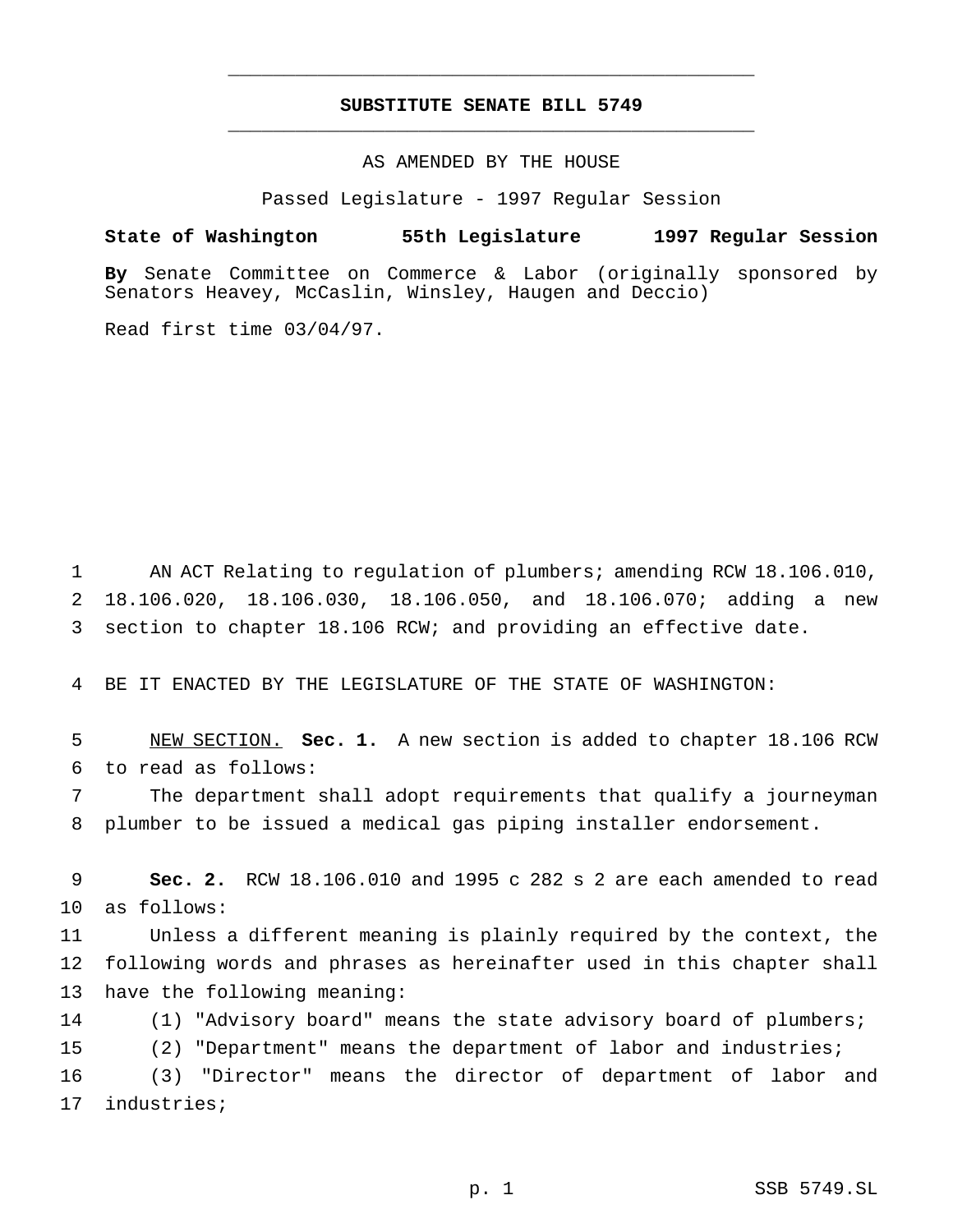1 (4) "Journeyman plumber" means any person who has been issued a 2 certificate of competency by the department of labor and industries as 3 provided in this chapter;

4 (5) "Medical gas piping" means oxygen, nitrous oxide, high pressure 5 nitrogen, medical compressed air, and medical vacuum systems;

6 (6) (("Specialty plumber" means anyone who has been issued a 7 specialty certificate of competency limited to installation, 8 maintenance, and repair of the plumbing of single family dwellings, 9 duplexes, and apartment buildings which do not exceed three stories;)) 10 "Medical gas piping installer" means a journeyman plumber who has been 11 issued a medical gas piping installer endorsement.

12 (7) "Plumbing" means that craft involved in installing, altering, 13 repairing and renovating potable water systems, liquid waste systems, 14 and medical gas piping systems within a building((: PROVIDED, That)). 15 Installation in a water system of water softening or water treatment 16 equipment (( $shall$ )) is not (( $be$ )) within the meaning of plumbing as 17 used in this chapter<sub>i</sub>

 (8) "Specialty plumber" means anyone who has been issued a 19 specialty certificate of competency limited to installation, maintenance, and repair of the plumbing of single-family dwellings, duplexes, and apartment buildings that do not exceed three stories.

22 **Sec. 3.** RCW 18.106.020 and 1994 c 174 s 2 are each amended to read 23 as follows:

24 (1) No person may engage in or offer to engage in the trade of 25 plumbing without having a journeyman certificate, specialty 26 certificate, ((or)) temporary permit, or ((without being)) trainee 27 certificate. A trainee must be supervised by a person who has a 28 journeyman certificate, specialty certificate, or temporary permit, as 29 specified in RCW 18.106.070. No contractor may employ a person to 30 engage in or offer to engage in the trade of plumbing unless the person 31 employed has a journeyman certificate, specialty certificate,  $((\theta \cdot \hat{r}))$ 32 temporary permit, or ((is supervised by a person who has a journeyman 33 certificate, specialty certificate, or temporary permit)) trainee 34 certificate. For the purposes of this section, "contractor" means any 35 person or body of persons, corporate or otherwise, engaged in any work 36 covered by the provisions of this chapter, chapter 18.27 RCW, or 37 chapter 19.28 RCW, by way of trade or business. However, in no case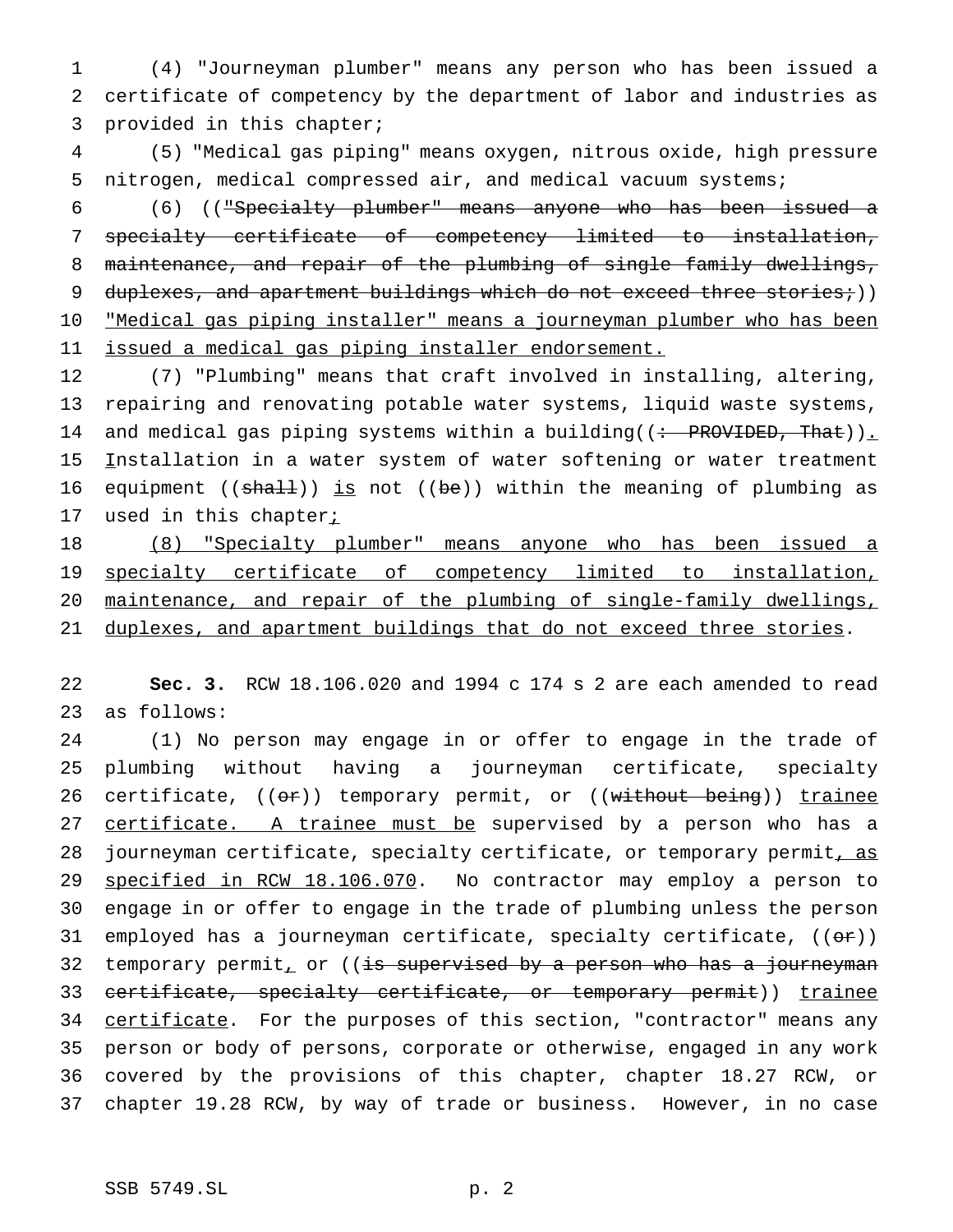shall this section apply to a contractor who is contracting for work on his or her own residence.

 (2) No person may engage in or offer to engage in medical gas piping installation without having a certificate of competency as a journeyman plumber and a medical gas piping installer endorsement. A trainee may engage in medical gas piping installation if he or she has a training certificate and is supervised by a person with a medical gas 8 piping installer endorsement. No contractor may employ a person to engage in or offer to engage in medical gas piping installation unless 10 the person employed has a certificate of competency as a journeyman 11 plumber and a medical gas piping installer endorsement.

12 (3) Violation of subsection (1) or (2) of this section is an infraction. Each day in which a person engages in the trade of 14 plumbing in violation of subsection (1) or (2) of this section or 15 employs a person in violation of subsection  $(1)$  or  $(2)$  of this section is a separate infraction. Each worksite at which a person engages in 17 the trade of plumbing in violation of subsection (1)  $\text{or}$  (2) of this section or at which a person is employed in violation of subsection (1) 19 or  $(2)$  of this section is a separate infraction.

 $((+3))$  (4) Notices of infractions for violations of subsection (1) 21 or  $(2)$  of this section may be issued to:

 (a) The person engaging in or offering to engage in the trade of 23 plumbing in violation of subsection  $(1)$  or  $(2)$  of this section;

24 (b) The contractor in violation of subsection (1) or (2) of this section; and

 (c) The contractor's employee who authorized the work assignment of 27 the person employed in violation of subsection (1) or (2) of this section.

 **Sec. 4.** RCW 18.106.030 and 1977 ex.s. c 149 s 3 are each amended to read as follows:

 Any person desiring to be issued a certificate of competency as provided in this chapter shall deliver evidence in a form prescribed by the department affirming that said person has had sufficient experience in as well as demonstrated general competency in the trade of plumbing or specialty plumbing so as to qualify him to make an application for a certificate of competency as a journeyman plumber or specialty 37 plumber((: PROVIDED, That)). Completion of a course of study in the plumbing trade in the armed services of the United States or at a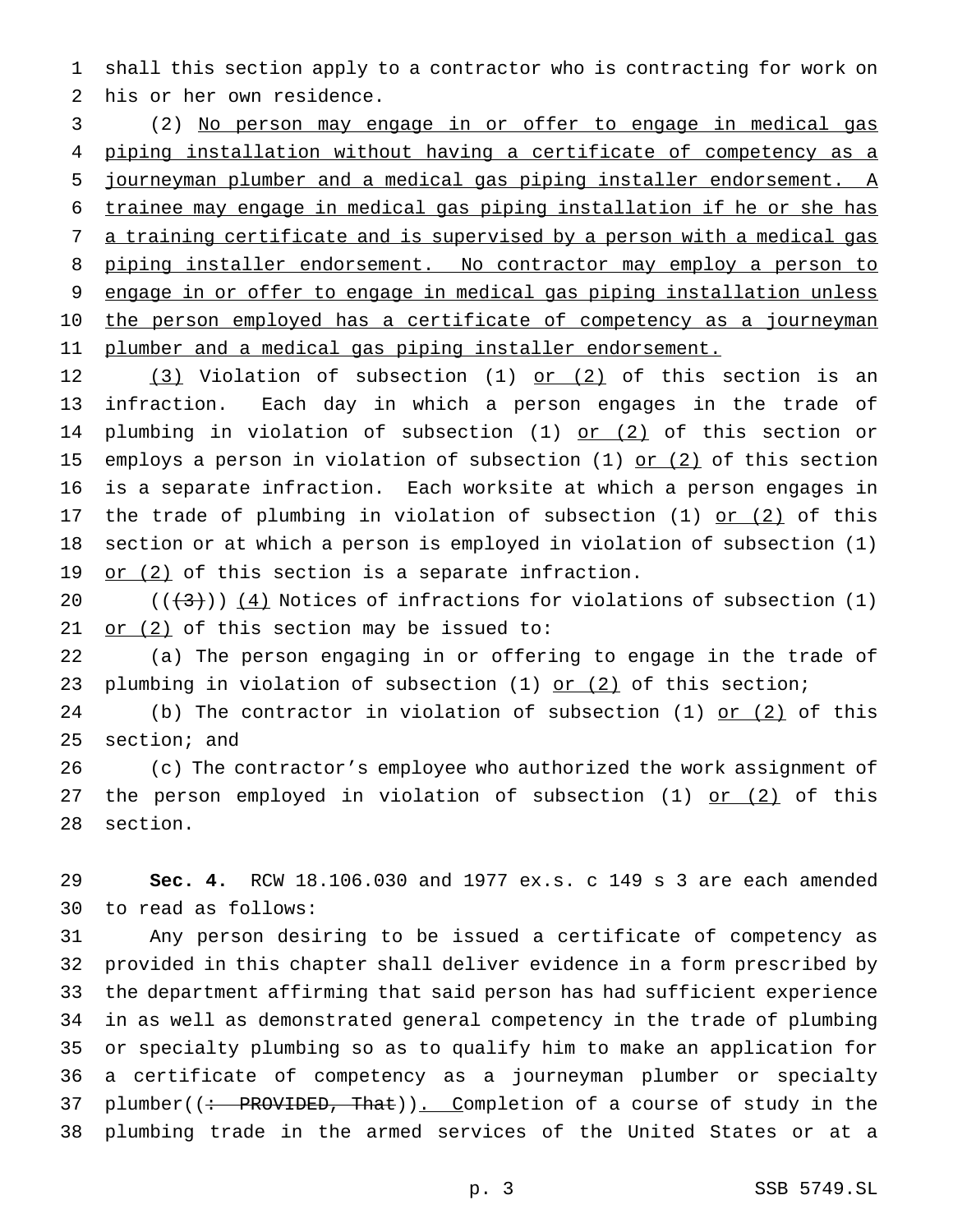1 school accredited by the ((coordinating council on occupational 2 education)) work force training and education coordinating board shall constitute sufficient evidence of experience and competency to enable such person to make application for a certificate of competency.

 Any person desiring to be issued a medical gas piping installer endorsement shall deliver evidence in a form prescribed by the department affirming that the person has met the requirements established by the department for a medical gas piping installer endorsement.

 In addition to supplying the evidence as prescribed in this section, each applicant for a certificate of competency shall submit an application for such certificate on such form and in such manner as shall be prescribed by the director of the department.

 **Sec. 5.** RCW 18.106.050 and 1983 c 124 s 2 are each amended to read as follows:

 $(1)$  The department, with the advice of the advisory board, shall prepare a written examination to be administered to applicants for certificates of competency for journeyman plumber and specialty plumber. The examination shall be constructed to determine:

 $((+1))$   $(a)$  Whether the applicant possesses varied general knowledge of the technical information and practical procedures that are identified with the trade of journeyman plumber or specialty plumber; and

24 ( $(\frac{2}{2})$ ) (b) Whether the applicant is familiar with the applicable plumbing codes and the administrative rules of the department pertaining to plumbing and plumbers.

 The department shall administer the examination to eligible persons. All applicants shall, before taking the examination, pay to the department a fee.

 (2) For purposes of the medical gas piping installer endorsement, 31 the department may enter into a contract with a nationally recognized testing agency to develop, administer, and score medical gas piping installer examinations. All applicants shall, before taking an examination for a medical gas piping installer endorsement, pay the 35 required examination fee. The department shall set the examination fee 36 by contract with a nationally recognized testing agency. The fee shall cover but not exceed the costs of preparing and administering the examination and the materials necessary to conduct the practical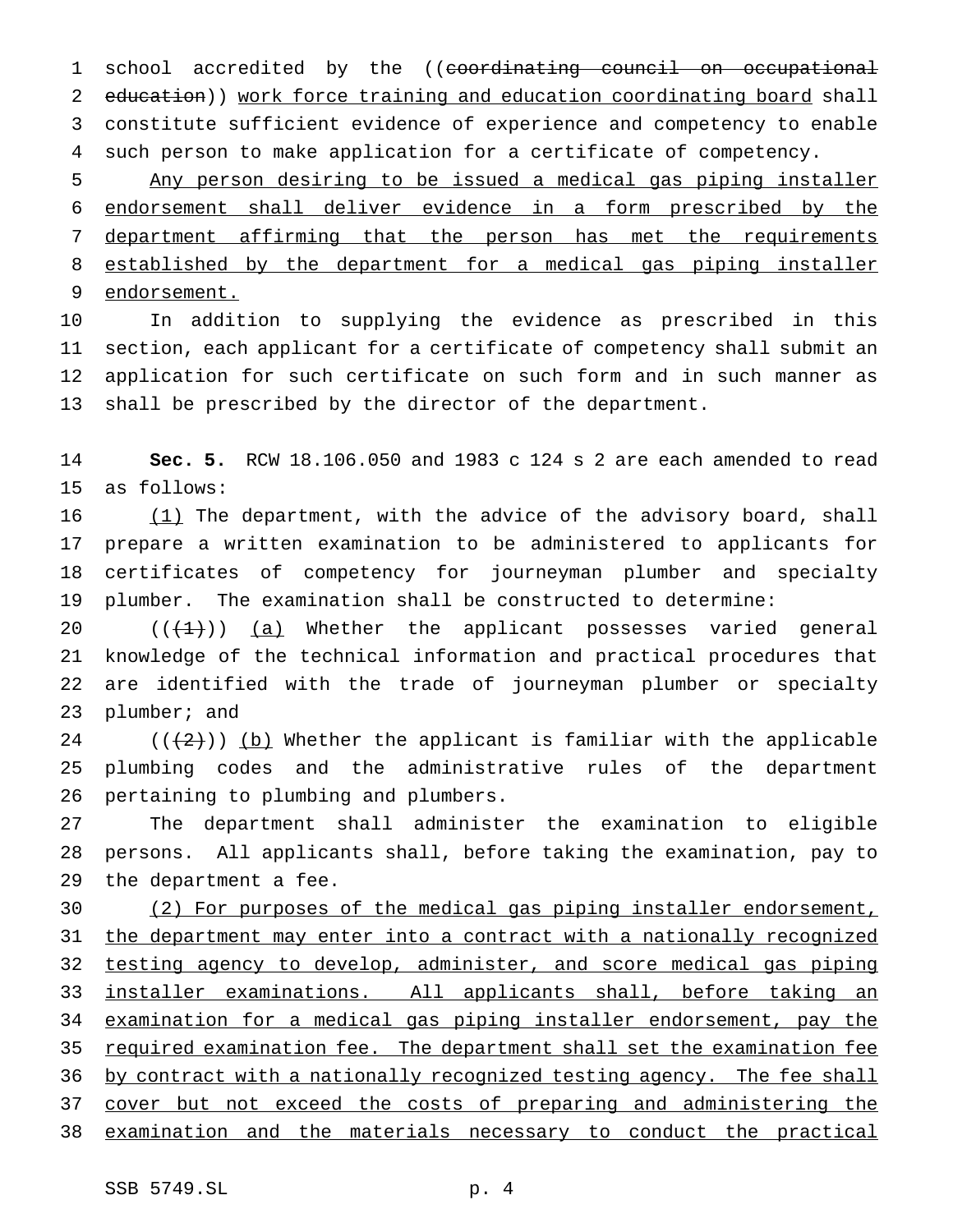elements of the examination. The department shall approve training courses and set the fees for training courses for the medical gas piping installer endorsement.

 The department shall certify the results of the examination, and shall notify the applicant in writing whether he or she has passed or failed. Any applicant who has failed the examination may retake the examination, upon the terms and after a period of time that the director shall set by rule. The director may not limit the number of times that a person may take the examination.

 **Sec. 6.** RCW 18.106.070 and 1985 c 465 s 1 are each amended to read as follows:

 (1) The department shall issue a certificate of competency to all applicants who have passed the examination and have paid the fee for the certificate. The certificate shall bear the date of issuance, and shall expire on the birthdate of the holder immediately following the date of issuance. The certificate shall be renewable every other year, upon application, on or before the birthdate of the holder. A renewal fee shall be assessed for each certificate. If a person fails to renew the certificate by the renewal date, he or she must pay a doubled fee. If the person does not renew the certificate within ninety days of the renewal date, he or she must retake the examination and pay the examination fee.

23 The journeyman plumber and specialty plumber certificates of 24 competency, the medical gas piping installer endorsement, and the temporary permit provided for in this chapter grant the holder the 26 right to engage in the work of plumbing as a journeyman plumber  $((\theta \cdot \tau))_L$ 27 specialty plumber, or medical gas piping installer, in accordance with their provisions throughout the state and within any of its political subdivisions on any job or any employment without additional proof of competency or any other license or permit or fee to engage in the work. This section does not preclude employees from adhering to a union security clause in any employment where such a requirement exists.

 (2) A person who is indentured in an apprenticeship program approved under chapter 49.04 RCW for the plumbing construction trade or who is learning the plumbing construction trade may work in the plumbing construction trade if supervised by a certified journeyman plumber or a certified specialty plumber in that plumber's specialty. All apprentices and individuals learning the plumbing construction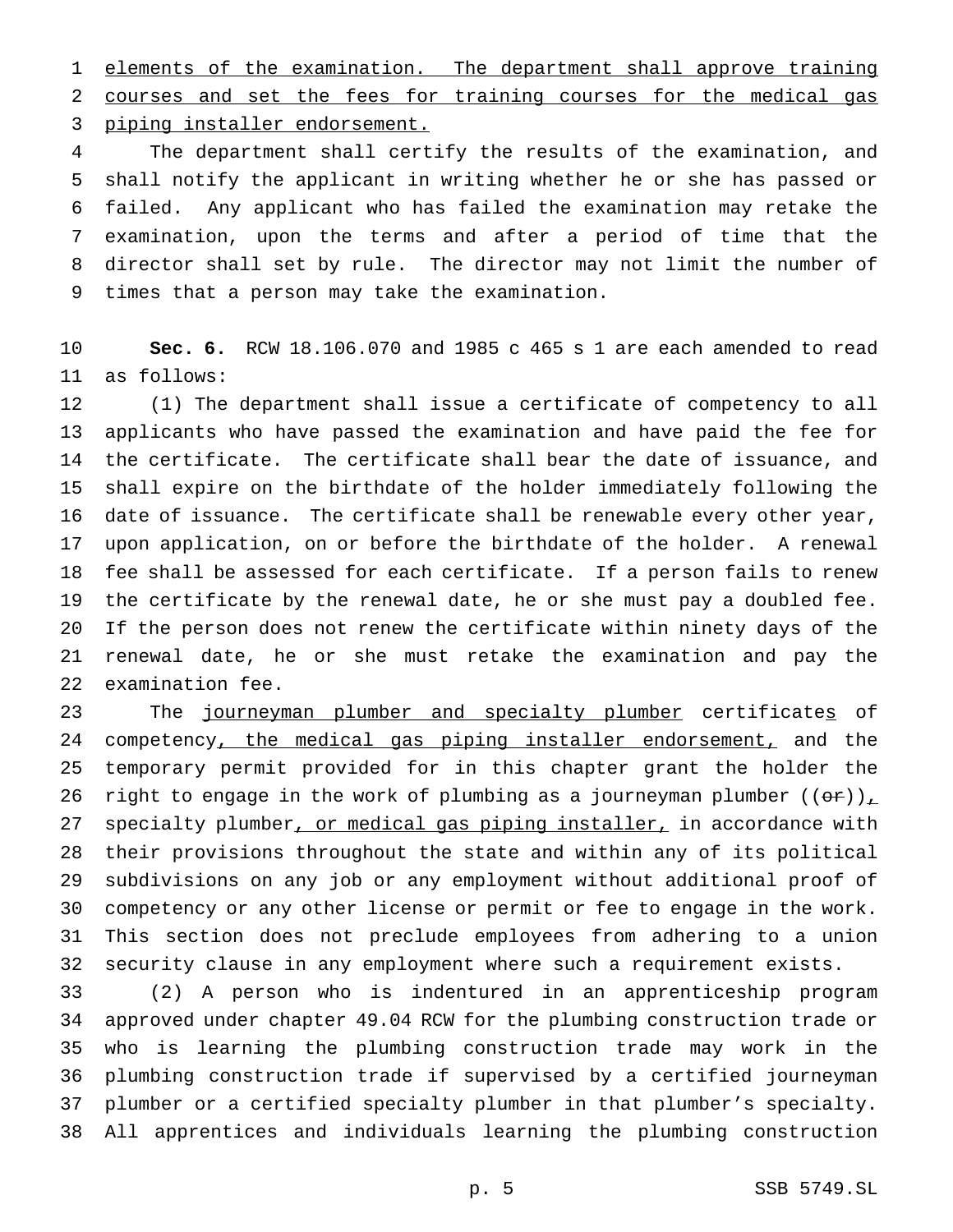trade shall obtain a plumbing training certificate from the department. The certificate shall authorize the holder to learn the plumbing construction trade while under the direct supervision of a journeyman plumber or a specialty plumber working in his or her specialty. The holder of the plumbing training certificate shall renew the certificate annually. At the time of renewal, the holder shall provide the department with an accurate list of the holder's employers in the plumbing construction industry for the previous year and the number of hours worked for each employer. An annual fee shall be charged for the issuance or renewal of the certificate. The department shall set the fee by rule. The fee shall cover but not exceed the cost of administering and enforcing the trainee certification and supervision requirements of this chapter. Apprentices and individuals learning the plumbing construction trade shall have their plumbing training certificates in their possession at all times that they are performing plumbing work. They shall show their certificates to an authorized representative of the department at the representative's request.

 (3) Any person who has been issued a plumbing training certificate under this chapter may work if that person is under supervision. Supervision shall consist of a person being on the same job site and under the control of either a journeyman plumber or an appropriate specialty plumber who has an applicable certificate of competency issued under this chapter. Either a journeyman plumber or an appropriate specialty plumber shall be on the same job site as the noncertified individual for a minimum of seventy-five percent of each working day unless otherwise provided in this chapter. The ratio of noncertified individuals to certified journeymen or specialty plumbers working on a job site shall be: (a) From July 28, 1985, through June 30, 1988, not more than three noncertified plumbers working on any one job site for every certified journeyman or specialty plumber; (b) effective July 1, 1988, not more than two noncertified plumbers working on any one job site for every certified specialty plumber or journeyman plumber working as a specialty plumber; and (c) effective July 1, 1988, not more than one noncertified plumber working on any one job site for every certified journeyman plumber working as a journeyman plumber.

 An individual who has a current training certificate and who has successfully completed or is currently enrolled in an approved apprenticeship program or in a technical school program in the plumbing 39 construction trade in a school approved by the ((commission for